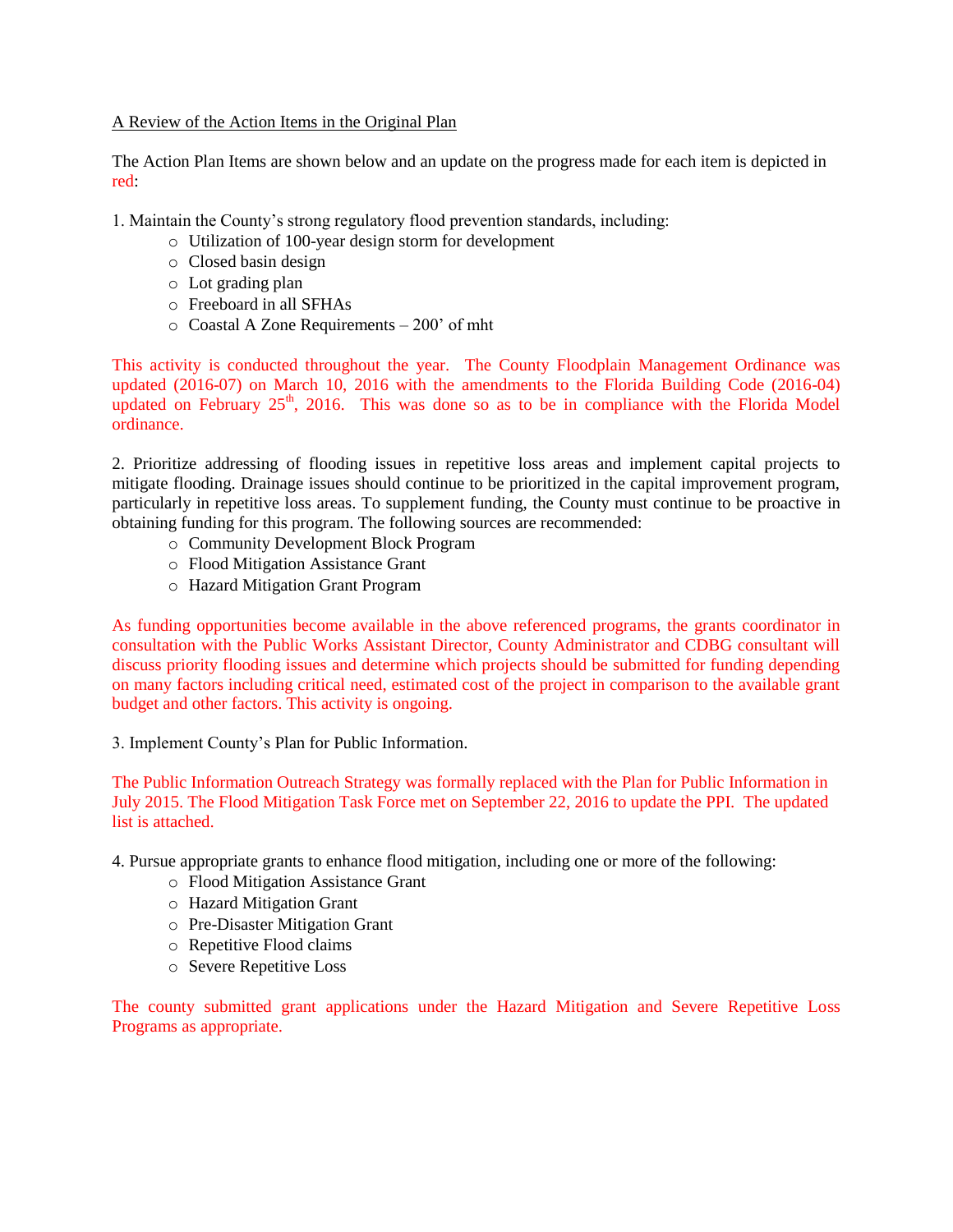5. Implement the following structural drainage projects previously identified in the Unincorporated County Mitigation Initiatives

- o Venetian Way/Coronado Dr
- o Chipper/Maranatha Dr
- o Ranchettes
- o Pace/Patterson Dr
- o Aquamarine Dr
- o Vestavia Way

The following are HMGP projects are currently being designed-Venetian Way/Coronado Drive, Chipper/Maranatha Drive, Ranchettes, and Pace/Paterson Drive. Aquamarine Drive and Vestavia Way are HMGP projects that will begin phase I design in September 2016.

6. Implement capital flood mitigation improvement projects in the following repetitive loss areas:

- o Settlers Colony
- o Villa Venyce

Three additional SRL properties located on Coral Strip Pkwy and Coquina Way within Polynesian Isles have been elevated. One property was acquired and demolished. Three additional properties have been submitted for elevation in the area (2014 and 2015). Hazard Mitigation Grant funded Stormwater drainage projects in the Greenbriar and Villa Venyce areas are believed to have aided these areas significantly during the April 30, 2014 flood event. An HMGP grant was approved for Settler's Colony (Villa Venyce) and Phase II Construction was completed in June 2016

7. Provide for shore/bank stabilization at Russel Harbor landing to protect Russel Harbor Rd. from further degradation and to prevent the loss of recreational opportunities.

Grant funds are needed to complete this project. Once funds have been identified, project will begin.

8. Implemented capital project in the City of Gulf Breeze to control flooding that occurs on Center Drive, Dracena Way and Russ Drive. The project will consist of underground drainage, stormwater treatment, and a stormwater pump system.

This project began in August 2014 and was completed April 2016.

9. Provide knowledgeable staff to assist citizens before, during and after an event to understand their repair/rebuilding/flooding/mitigation options.

This activity is conducted throughout the year. Staff members attend continuing education training to maintain/improve their level of knowledge. Staff also attended the Florida Floodplain Managers Conference in March 2016.

10. Update Flood Insurance Rate Maps (FIRMs) to include elevations in all Special Flood Hazard Areas.

This activity is currently underway. Preliminary maps were received on July 18, 2016 and are currently under review. The new maps revise a good portion of the county that were not indicating elevations and changing some properties in/out of the SFHA or the elevation requirements.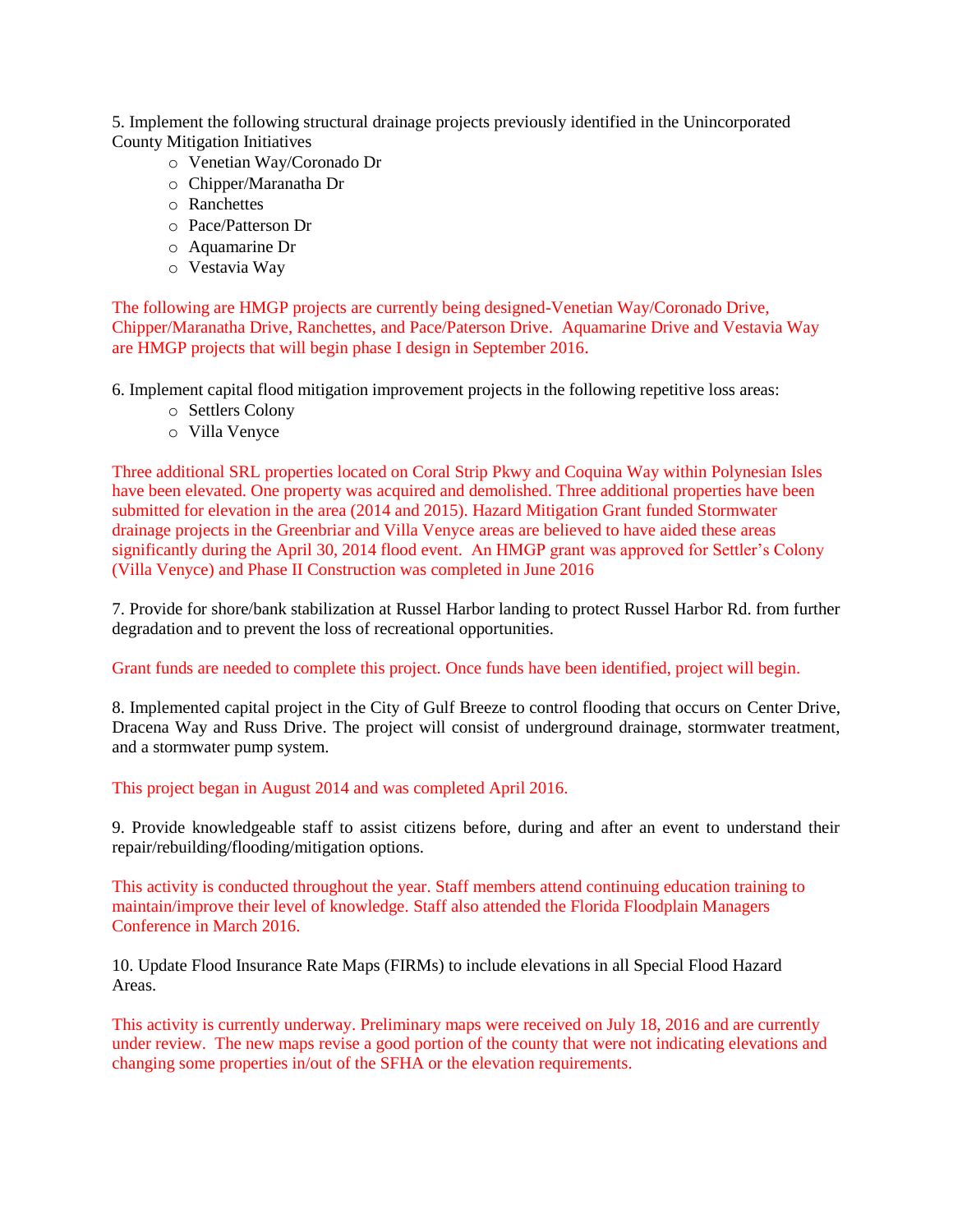11. Identify all critical facilities located within Special Flood Hazard Areas (SFHAs) and make contingency plans for those facilities under the responsibility of the county and continue to work with other agencies to assist with their contingency plans, in the event of flooding.

## This activity is conducted throughout the year.

12. The Emergency Management Director will implement the Post-disaster Mitigation Policy and Procedures outlined in Appendix R.

## This activity is conducted on a post-disaster recovery basis.

13. The Emergency Management Plans Chief shall ensure that immediately prior to, during and after a hurricane or flood event, pertinent information will be posted concerning major points of interest, such as bridge and road closures, evacuation orders, emergency shelter locations and electrical outages, utilizing the following media:

o County website

.

- o Email advisements
- o Television Government Access Channel
- o Electronic message boards
- o Reverse 911 telephone system
- o AlertSantaRosa.com
- o Public Service Announcements through local media
- o Brochure handouts at PODs
- o Other social media as applicable

This activity is conducted on an as-needed basis and was utilized as appropriate during the last year.

14. The Emergency Management Director shall ensure optimal staffing of emergency management personnel to receive and respond to emergency events.

Staffing levels are routinely monitored and adjusted on an as-needed basis to ensure optimal staffing.

15. Continue to prioritize reduction of repetitive loss properties through various means of mitigation, updating repetitive loss forms and removing properties from Repetitive Loss List.

This activity is conducted throughout the year. AW-501's have or will be sent on properties mitigated.

16. Work with County Housing Program to provide education to home buyers regarding flood information.

County Housing asks for and receives a flood determination on all properties for which assistance is provided.

17. Continue to require that installation of stormwater management facilities made necessary by new development is the responsibility of the developer.

This is required by the Land Development Code as part of every site plan review.

18. Consider the relocation, mitigating or replacement of infrastructure currently present within the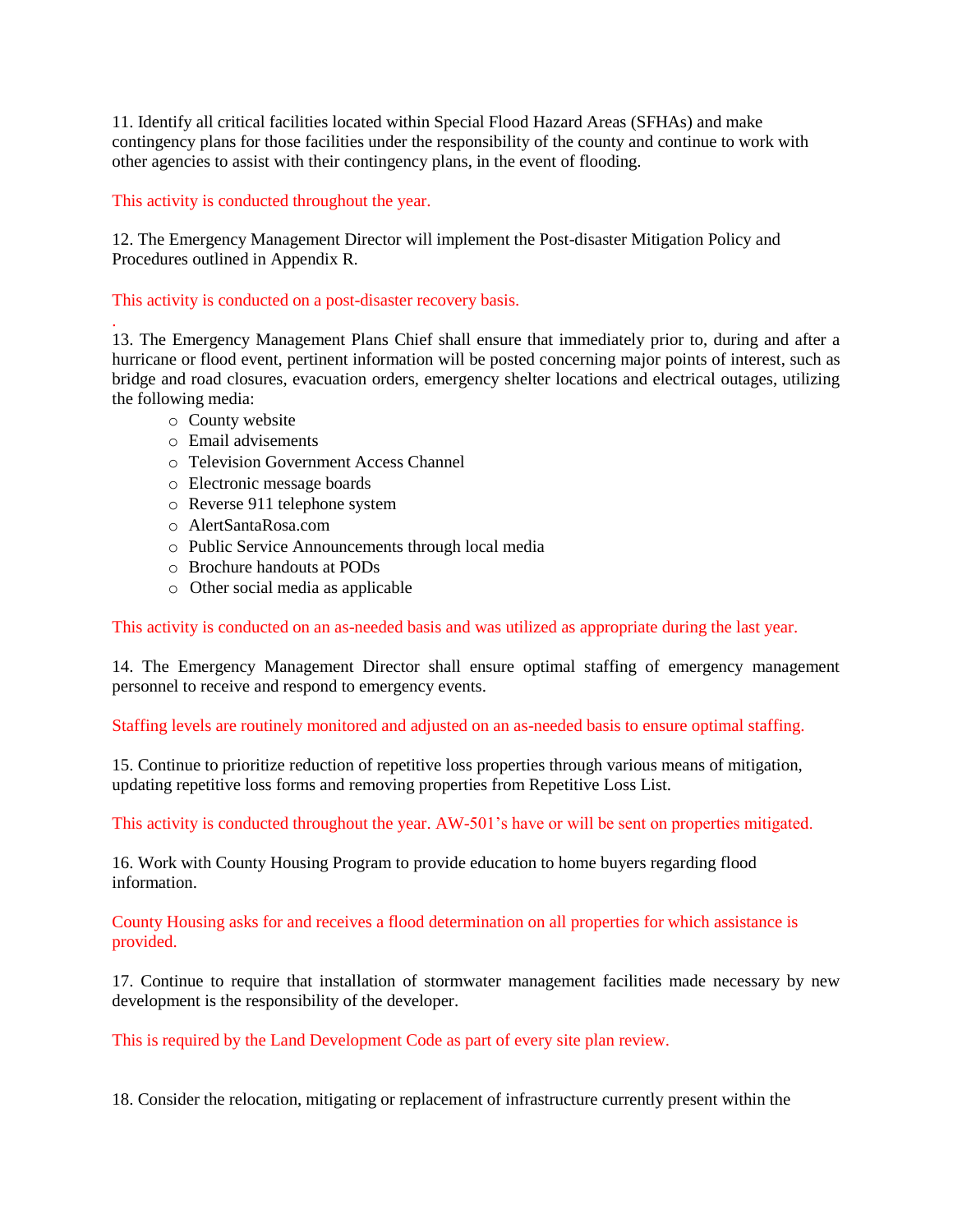Coastal High Hazard Area where state funding is anticipated to be needed, as identified in the Local Mitigation Strategy Priority List.

This activity is conducted throughout the year and action taken when appropriate.

19. Integrate response to flooded homes with appropriate response organizations (Red Cross, Baptist Association, etc).

This activity is conducted on a post disaster basis. Regular communication and training occurs between the county and response organizations to ensure optimal response efforts.

20. Continue active participation in the Severe Repetitive Loss Grant program.

Applications have been submitted through the SRL program for the last six of seven years. Only one application was submitted for 2016. However, five properties were identified and are awaiting FEMA review for the 2015 year cycle. Outreach to eligible homeowners is an ongoing effort, and two potential applicants have already been identified for the next funding cycle.

21. Assist with establishment of Disaster Recovery Center (DRC).

This activity is ongoing and we are ready to assist as needed.

22. Ensure citizens know how to contact FEMA post flood.

This activity is conducted on an as-needed basis. Information is contained on the county's website and in our disaster guides. All employees received an email with important information to give out to citizens which included FEMA assistance contact information and locations of DRCs.

23. Include notification of grants, loans and service availability in all County publications, seminars and websites that address flood mitigation.

Property owners of repetitively flooded properties are notified by the state and the county of the availability of grant funds. A press release is also generated when workshops are held notifying the public of the availability of grant funds. Social media was also used to spread the word about grant funding availability.

24. Maintain and enforce designation of Coastal Barrier Resources Act (CBRA) property.

Ongoing – this is done by staff on a daily basis.

25. Maintain strong working relationship with all state and federal agencies including Northwest Florida Water Management District in an effort to ensure that our regulations pertaining to floodplain management are equal to or are greater than their regulations.

Ongoing – this is done by staff on a daily basis. The Floodplain Manager is in contact with the NFWMD, State DEM, FEMA and other agencies.

26. Implement strict enforcement of best management practices for reducing erosion during development activity.

Erosion Control plan is part of site plan and WMD permit that has enforcement capabilities. This activity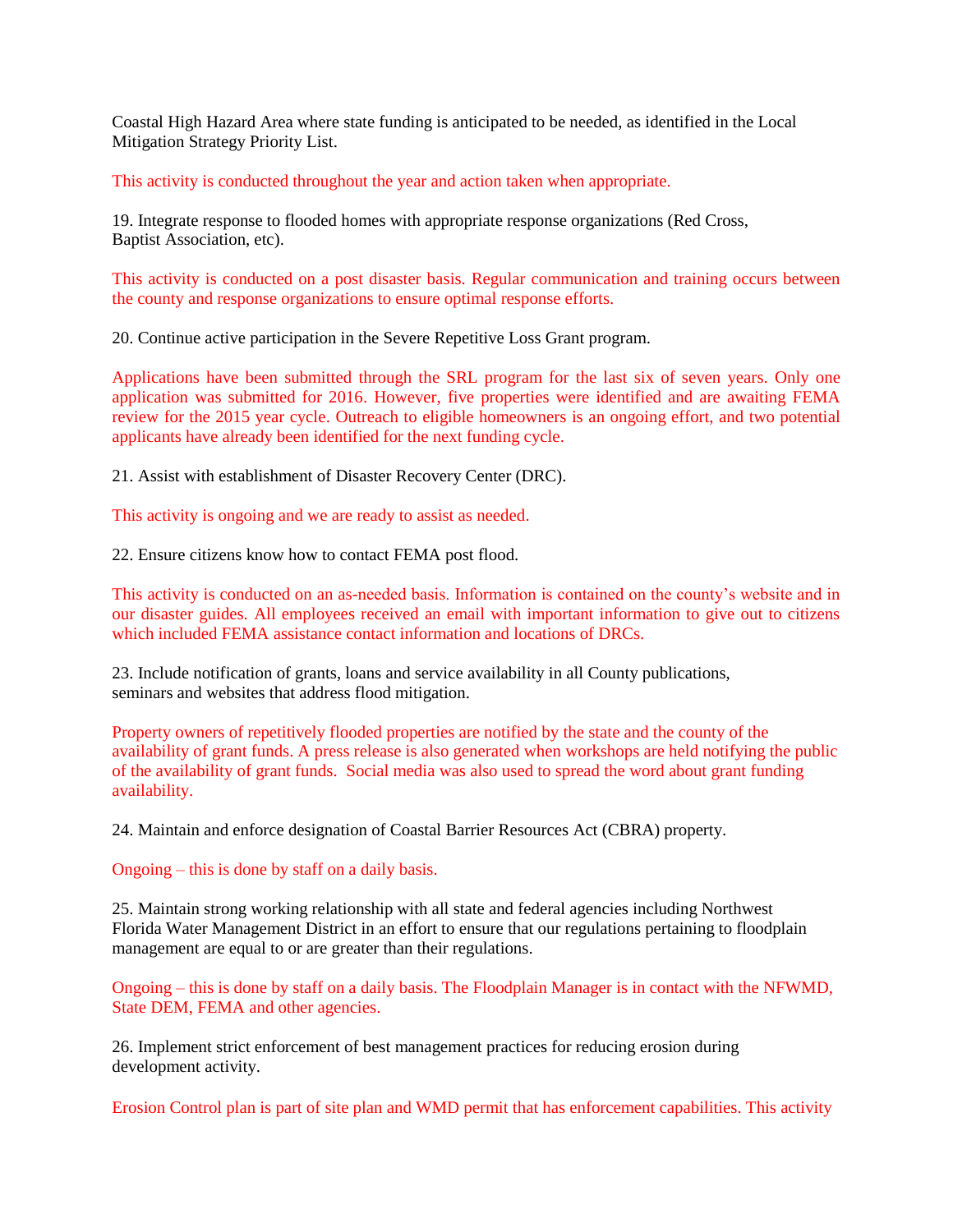is conducted throughout the year. The county's building inspection department has increased efforts to enforce the implementation of erosion control practices on the construction sites for single family homes and has hired a site inspector to further that effort.

27. Assist citizens with Letter of Map Amendment and Letter of Map Revision Paperwork.

Ongoing – this is done by staff on a daily basis. The Floodplain Manager has assisted numerous individuals with LOMA (Letter of Map Amendment) paperwork. Floodplain Manager reviews all LOMA and LOMR requests prior to being submitted to FEMA.

28. Encourage individual property owners to pursue percolation-oriented drainage improvements using best management practices through outreach and education. Drainage that seeps into the soil, rather than being directed out to the open water, provides multiple benefits. Not only does it mitigate flooding, but it also recharges the aquifer, enhances water quality, and reduces erosion.

This activity is ongoing throughout the year. Additional outreach efforts are needed and are currently being planned.

29. Review County Code of Ordinances to strengthen maintenance requirements of private stormwater management facilities.

Some challenges exist with implementation of this activity. County departments will continue to work toward coordination with appropriate agencies and property owners to review original site plan requirements and towards enforcement of such.

30. Consider acquisition of natural areas for parks or open space.

Policy 9.1.C.6 of the Comprehensive Plan requires the County to consider the acquisition of open space and natural areas on a continuous basis. This activity is ongoing.

31. Require designation of open space property for all major development.

Policy 9.1.A.1 of the Comprehensive Policy requires the designation of open space in the Mixed Residential/Commercial Future Land Use Category and Policy 9.1.C requires developments of regional impact, planned unit developments and other large residential developments to provide for parks and play fields. Since the 2007 economic slowdown, there has been very few, if any, major developments. As the economy improves, there should be more progress towards the satisfaction of this goal. Additionally, Future Land Use Elements within the Comprehensive Plan identify a maximum amount of impervious cover allowed.

32. The Emergency Management Director shall ensure adherence to the County's Comprehensive Emergency Management Plan, particularly in the event of evacuation orders.

This activity is conducted as appropriate.

33. The Public Works Department shall provide information on where to get sandbags to residents prior to impending floods. Public Works will have sand available for residents to fill sandbags.

This activity is conducted as appropriate and with the approval of appropriate administration. The County is prepared for distributions as the need arises.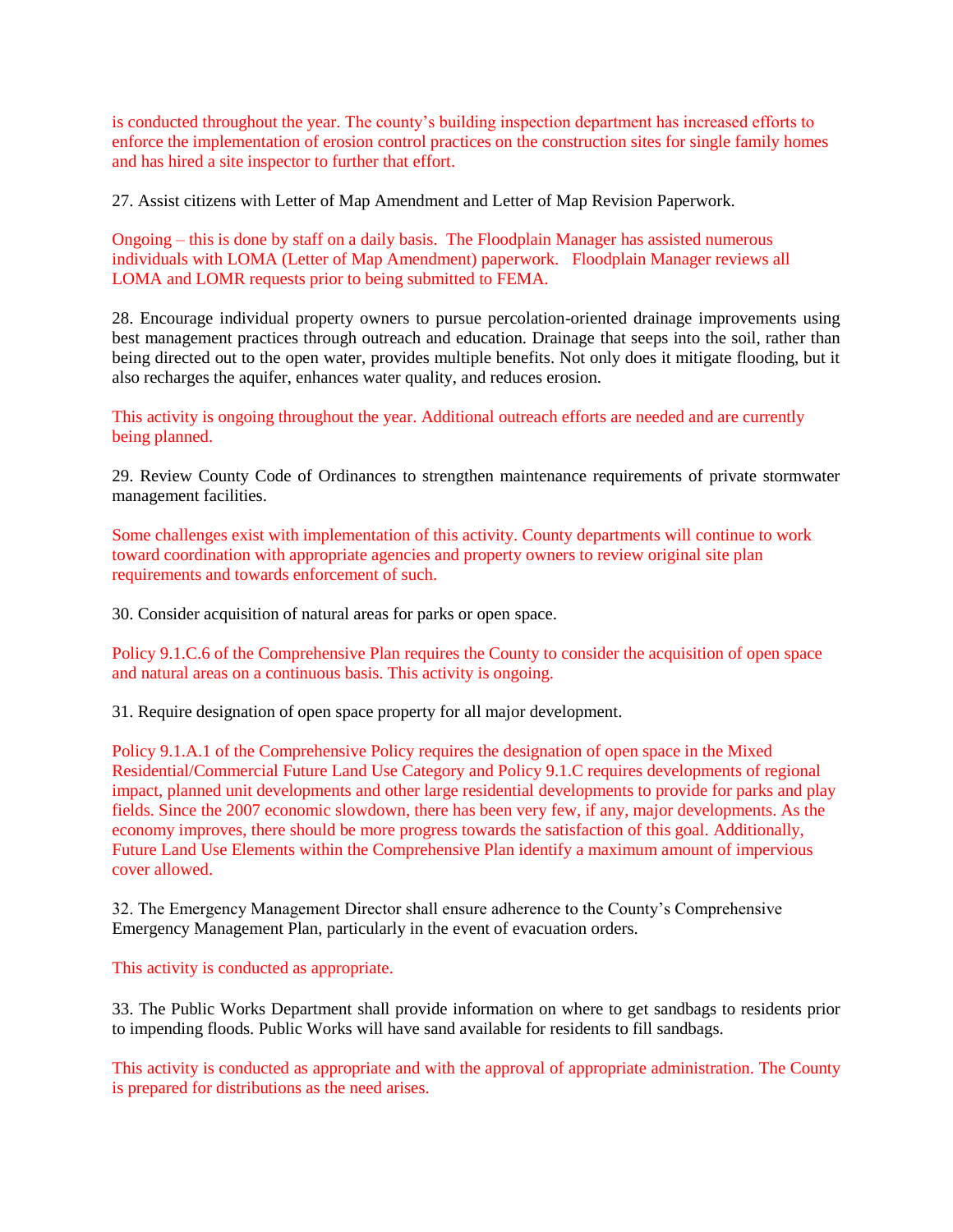34. Continue County's periodic inspection program of county maintained stormwater control structures to ensure the proper functioning of such structures.

A County inspection and maintenance crew, that utilizes inmate labor, is assigned the task of addressing all issues discovered relative to the functioning of our stormwater facilities. This activity is conducted throughout the year, and includes: the cleaning of debris and trash from the ponds, mowing, fence repair, and the cleaning of pond bottoms to restore percolation. The inmate squad is assisted by our District Crew when heavy machinery is involved.

35. Ensure that all public buildings that serve first response and critical emergency/public needs, including record/data collection and communication centers/infrastructure, are located outside of flood zones or flood-prone areas.

According to the data collected for the Post Disaster Redevelopment Plan the following structures that serve first response and critical emergency/public needs are located in flood zones or flood-prone areas: Milton EMS Station is in 0.2% ACF zone, Avalon Beach-Mulat Fire Dept Station #2 is in a 0.2% ACF zone, Milton Well #1 is in a 0.2% ACF zone, Navarre Beach Fire Dept is in an AE flood zone, Navarre Beach wells #2 & 3 are in an AE flood zone, Milton WWTP is in an AE flood zone, Navarre Beach STP & utilities office are in an AE flood zone, Jackson Pre-K School is in an AE flood zone, Santa Rosa County Courthouse is in an AE flood zone, and approximately 70 liftstations are in various flood zones. The county works to relocate and/or mitigate first response and critical emergency/public needs infrastructure as appropriate based on funding limitations and geographic needs.

36. Continue practice of correcting localized drainage problems so that the best possible drainage standards are maintained.

This activity is conducted throughout the year. County maintenance crews have focused drainage improvement activities on the areas that have demonstrated the need during prolonged periods of rain. Numerous projects to alleviate street and yard flooding have been conducted during the past 5 years.

37. Include separate updating of the *Flood Mitigation Plan* in the *Local Mitigation Strategy* 5-year updates.

Per the plan, separate updating of the *Flood Mitigation Plan* shall occur in conjunction with the *Local Hazard Mitigation Strategy* 5-year updates. The *Flood Mitigation Plan* is included as an appendix to the *Local Hazard Mitigation Strategy*. The 5 year update was completed and the plan was approved by the State of Florida on May 18, 2016 and adopted by the Board on May 26, 2016.

38. Incorporate into the County's review processes for infrastructure planning an assessment of the appropriateness of public capital improvements in coastal high hazard areas as identified in the Coastal Management Element of the Comprehensive Plan. (EAR Policy 10.1.B.2)

## This activity has occurred.

39. Evaluate the Flood Mitigation Plan, and particularly the Action Plan, annually.

Currently underway. The Flood Mitigation Task Force met on September 22, 2016 to evaluate the plan and the action plan. Evaluation Report made available to the public on the county's LMS page.